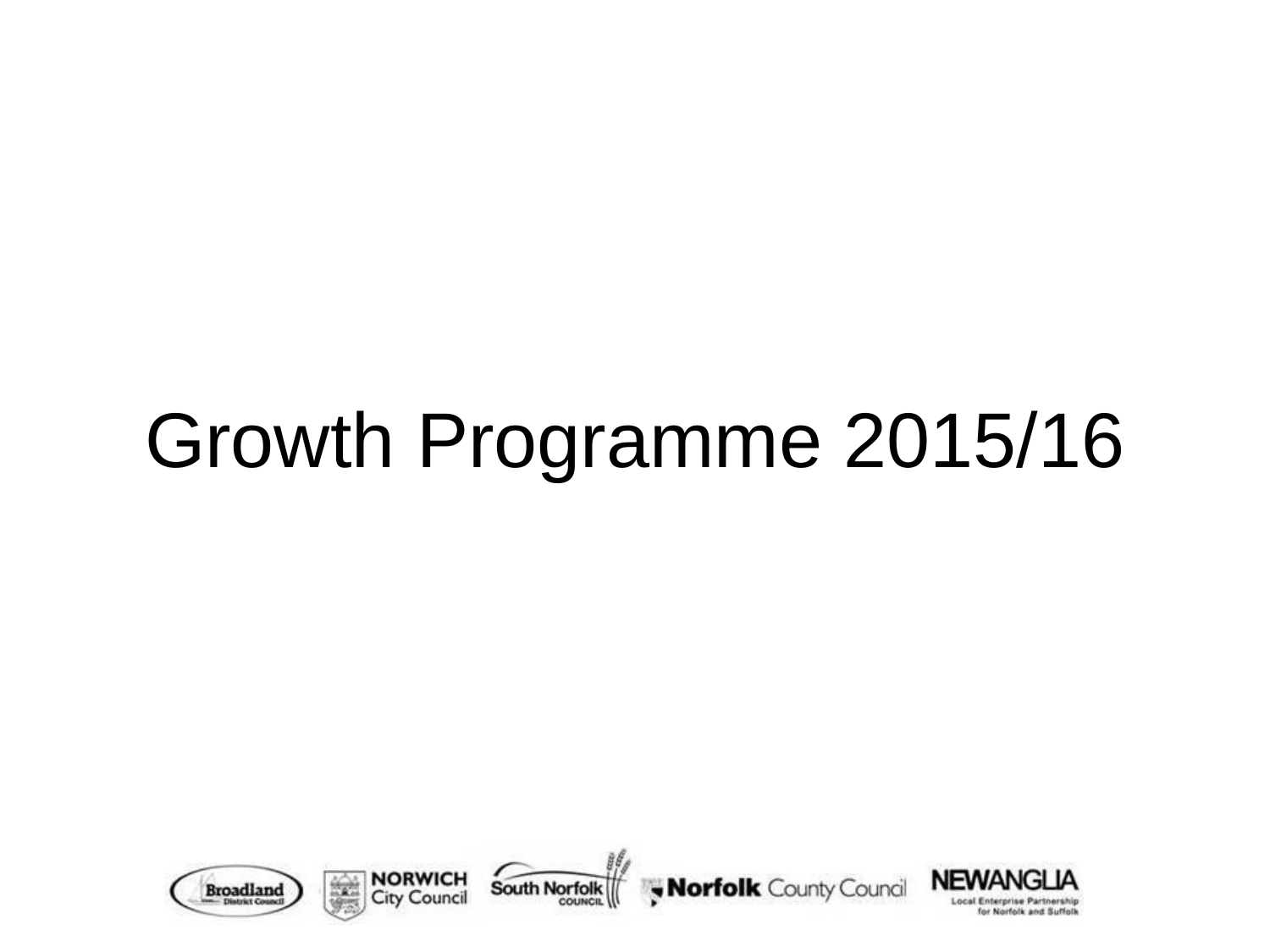## Greater Norwich Growth Programme Annual sign-off cycle

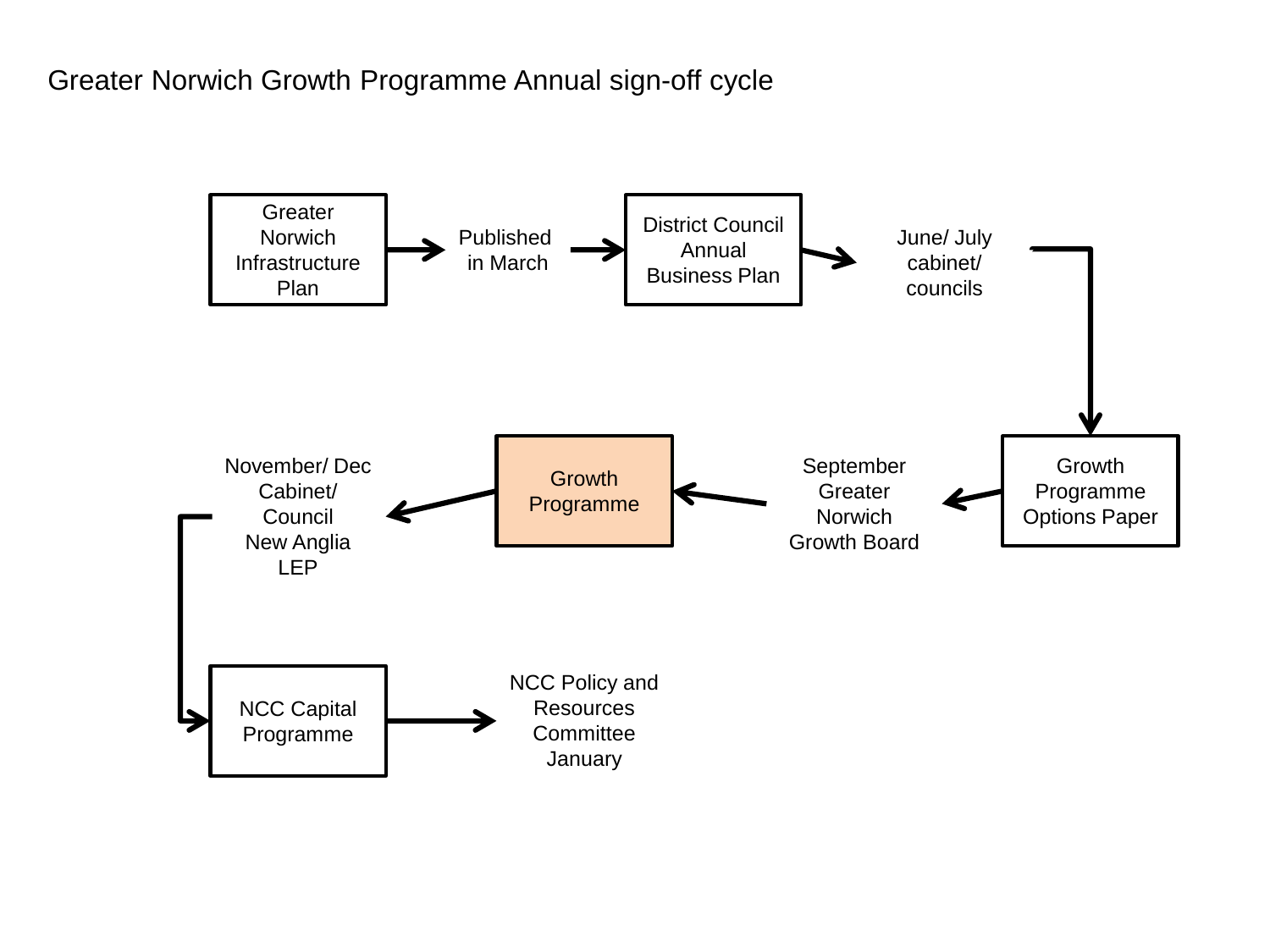Greater Norwich Growth Programme - Management